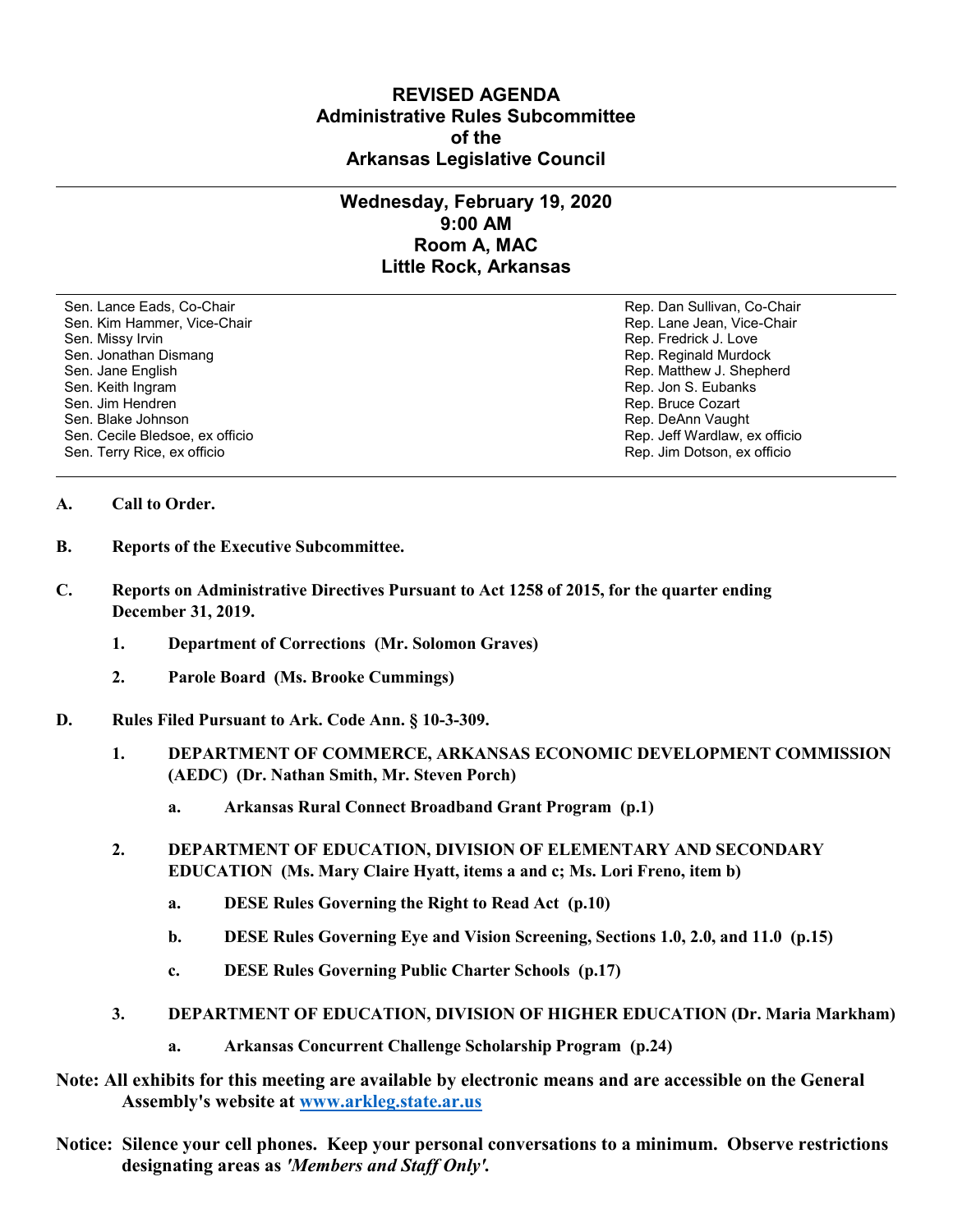- **4. DEPARTMENT OF FINANCE AND ADMINISTRATION, ARKANSAS RACING COMMISSION (Mr. Byron Freeland)**
	- **a. Rule 1050(a) Definition of "Objection" (p.26)**
	- **b. Rule 2169(a) Jockey Mount Fees (p.27)**
	- **c. Rule 2212(b) Entries (p.27)**
	- **d. Rule 2224(c) Entries (p.28)**
	- **e. Rule 2359 Protests (p.29)**
	- **f. Rule 2426-A Claiming (p.30)**
- **5. DEPARTMENT OF HEALTH, CENTER FOR HEALTH PROTECTION (Ms. Jamie Turpin, Ms. Laura Shue)**
	- **a. Rules Pertaining to Arkansas Prescription Drug Monitoring Program (p.31)**
- **6. DEPARTMENT OF HEALTH, HEALTH FACILITY SERVICES (Ms. Laura Shue)**
	- **a. Rules for Perfusionists in Arkansas (p.34)**
- **7. DEPARTMENT OF HUMAN SERVICES, DIVISION OF DEVELOPMENTAL DISABILITIES SERVICES (DDS) (Mr. Mark White, Ms. Melissa Stone, Mr. Thomas Tarpley)**
	- **a. Autism Waiver and the Autism Waiver Medicaid Provider Manual (p.36)**
- **8. DEPARTMENT OF PARKS, HERITAGE AND TOURISM, DIVISION OF HERITAGE (Mr. Jimmy Bryant, Mr. Jim Andrews, Mr. Scott Kaufman, Mr. Ralph Wilcox, Mr. David Bell)**
	- **a. Rules Governing the Addition of "Criterion E" and the Addition of the "Arkansas Heritage Site" Designation to the Arkansas State Register of Historic Places Program (p.49)**
- **9. DEPARTMENT OF PUBLIC SAFETY, CRIME VICTIMS REPARATIONS BOARD (Ms. Amanda Yarbrough)**
	- **a. Crime Victims Reparations Board Rules (p.50)**
- **E. Agency Updates on Delinquent Rulemaking under Act 517 of 2019.**
	- **1. Department of Agriculture, Arkansas Bureau of Standards (Act 501)**
	- **2. Department of Agriculture, Veterinary Medical Examining Board (Act 169)**
	- **3. Department of Commerce, State Insurance Department (Acts 500, 698, 823)**
	- **4. Department of Commerce, Office of Skills Development (Act 179)**
	- **5. Department of Corrections, Arkansas Correctional School (Act 1088)**
	- **6. Department of Education, Division of Elementary and Secondary Education (Acts 536, 640, 843)**
	- **7. Department of Education, Division of Higher Education (Acts 456, 549)**
	- **8. Department of Energy and Environment, Pollution Control and Ecology Commission (Act 1067)**